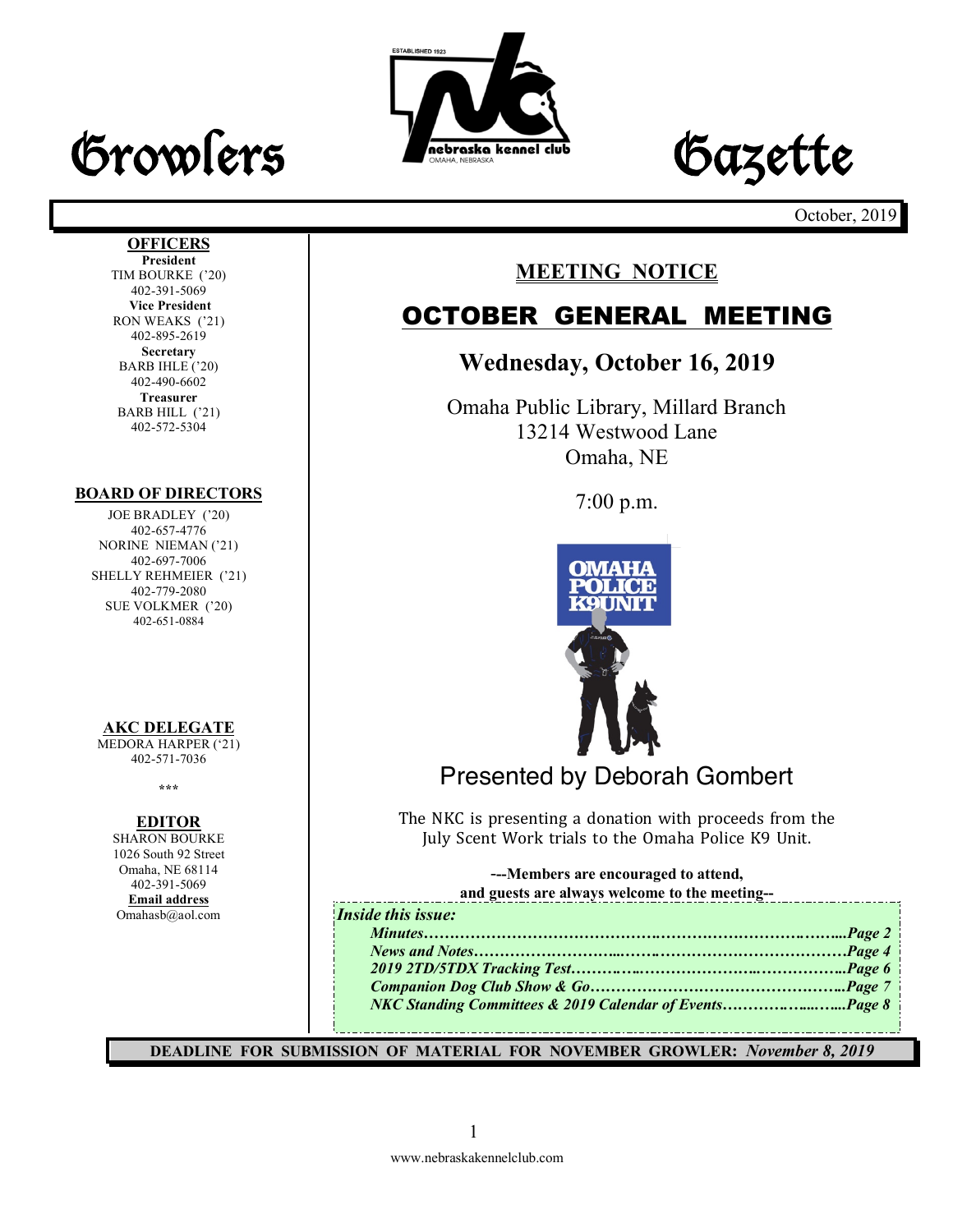## **SECRETARY'S REPORT**

#### **SEPTEMBER GENERAL MEETING**

Wednesday, September18, 2019 Omaha Public Library Millard Branch 13214 Westwood Lane Omaha, NE

Meeting called to order at 7:00pm. There were 16 members and one guest in attendance. Motion made by Medora Harper to approve the minutes of the previous meeting as published in the Growler. Seconded by Barb Hill. Motion carried.

Motion made by Mary Olson to file the Treasurer's Report for audit. Seconded by Barb Ihle. Motion carried.

**Report of the President – Tim Bourke;** Remarks regarding the NKC History Roadshow Meeting Program.

**Report of the Vice President – Ron Weaks**; Next meeting will be at the Omaha Public Library, Millard Branch. We will have a volunteer with the Omaha Police K-9 Foundation present at next month's meeting and present them with a \$1,000.00 donation from the Club.

**Report of the Secretary – Barb Ihle;** No report.

**Report of the Treasurer – Barb Hill;** See the back of the agenda. **Membership Chair – Alycia Noble;** Absent.

**PROGRAM: NKC History Roadshow** presented by Joe Bradley.

#### **Unfinished Business**

- 1. NKC/AKC Scent Work Event December 7-8, 2019. We need volunteer workers.
- 2. Barn Hunt Practice will be on Sunday, September 29<sup>th</sup>, at Companion Dog Club Barn Hunt Building. Set up begins at 9am. We need at least two more people to help. No experience necessary and we will likely be finished by 2pm.
- 3. Barn Hunt Trial– October 19-20, 2019; Set up will begin on Friday, October 18<sup>th</sup>. Two back to back trials will be held on Saturday, October  $19<sup>th</sup>$ . Trial #1 begins at 8am, Trial #2 at 1pm. There will be one trial on Sunday, October 20<sup>th</sup>. We need volunteers for Blind Stewards, Gate Stewards, Sheet Runners and Rat Wrangler. Again, NO EXPERIENCE NECESSARY!!
- 4. Tracking Test November 10, 2019; Planning on schedule. Premium has been submitted to AKC. Look for an announcement in the Growler for volunteers.
- 5. 2020 National Tracking Invitational October 23-25, 2020; Mark your calendars NOW!! We will need many volunteers to host this National event.
- 6. 2020 Nebraska / Platte Valley Cluster May 16-17, 2020. Barb Hill introduced guest Nancy Draper, formerly of Des Moines, who has graciously volunteered to be the Chief Ring Steward for both the NKC and Platte Valley Shows at the Cluster.
- 7.

#### **New Business**

1. Deadline for *The Growler* is Friday, October 4, 2019.

No further business. Motion made by Shelly Rehmeier to adjourn the meeting. Seconded by Chris Ihle. Meeting adjourned at 7:35pm.

Respectfully submitted, Barbara Ihle, Secretary

www.nebraskakennelclub.com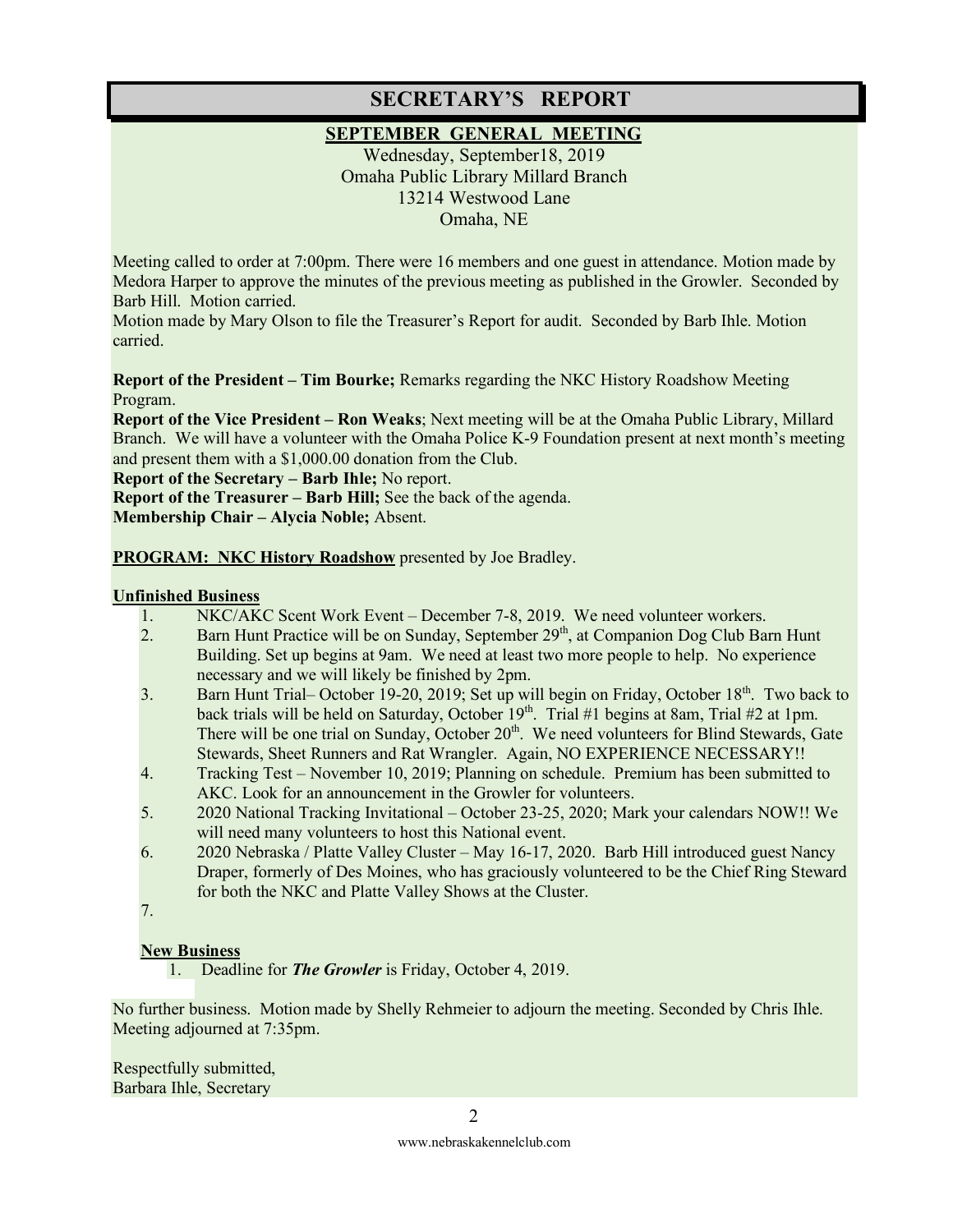#### **OCTOBER BOARD MEETING**

#### Wednesday, October 2, 2019 Omaha Public Library Milton R. Abrahams Branch 5111 N 90<sup>th</sup> Street Omaha, NE

Meeting called to order at 6:54pm.

Motion made to approve the minutes of the September 4th meeting as published in The Growler by Sue Volkmer with the following correction: In Unfinished Business, Item 9 shall read "Nebraska / Platte Valley Cluster Dog Show". Seconded by Barb Hill. Motion carried.

**Report of the President** – **Tim Bourke**; Had a fun time volunteering at the Barn Hunt Practice event. **Report of the Vice President – Ron Weaks**; October 2019 Membership meeting will be Wednesday, October 16<sup>th</sup> at the Omaha Public Library, Millard Branch, located at 13214 Westwood Ln, Omaha, NE 68144. The program will be our donation presentation to the Omaha Police Department K-9 Foundation. A representative of the OPD Foundation will be at the meeting.

**Report of the Treasurer – Barb Hill:** September 30, 2019 Treasurer's financial report was emailed to the Board and is included on the back of the meeting agenda.

**Report of the Secretary – Barb Ihle**; No report.

#### **Unfinished Business**

- 1. Permanent General Meeting Location: Ron Weaks. Continue the search for a more permanent location. Both the Board and Membership meetings will be held at their present Omaha Public Library locations until further notice.
- 2. Barn Hunt Practice Training 2019: Sunday, September 29, 2019; Event recap. The event went well considering the rainy weather. We charged \$10.00 per run this year.
- 3. Barn Hunt 2019: October 19 & 20, 2019. The straw for the event is currently scheduled to be delivered between 8-9am on Tuesday, October 15<sup>th</sup>. Ron plans to see if the straw delivery can be changed to our event set-up time on Friday, October 18<sup>th</sup>. Cheryl Fox has volunteered to do concessions for the event. Ron will coordinate with her. Shelly Rehmeier is the Volunteer Coordinator. Look for an announcement asking for volunteers in the Growler. We will need the NKC Banners for the Trial. They are currently with Sue Volkmer. Registration is open!!
- 4. Tracking Test 2019: November 10, 2019. Proceeding well. Premium submitted to AKC. Have been in contact with Judges.
- 5. AKC Scent Work Trials 2019: December 7 8, 2019; Judge hired. There will be one Trial per day with three elements. We will not need to order ribbons for this event.
- 6. Review updated Club Roster Joe Bradley; Current list was emailed to Board, Growler Editor and Membership Chair. Working on having a digital version available online in a "Members Only" section of the website in the future.
- 7. Recap and prioritize strategic planning results Follow up. Keep items: Host a Nebraska "Dog Summit" Conference – A working conference of Nebraska's non-profit dog clubs. Initial email sent out by Barb Hill to area clubs. No response received yet. 4-H Youth involvement interest - Sue Volkmer researched. See email sent to Board dated September 18, 2019.
- 8. 2020 AKC National Invitational Tracking Test October 23-25, 2020. No new news to report.
- 9. 2020 Nebraska / Platte Valley Cluster Dog Show, Lancaster Event Center May 16-17, 2020. Progressing. Nothing new to report.

#### **New Business**

1. Holiday Party – In coordinating with Social Chair Christy Brandt and our Holiday Party hostess, a motion was made by Barb Hill, seconded by Norine Nieman to hold our Holiday Party on Friday, December 13<sup>th</sup>. Motion carried. **THERE WILL BE NO MEMBERSHIP MEETING IN NOVEMBER**. A short general membership meeting will be held in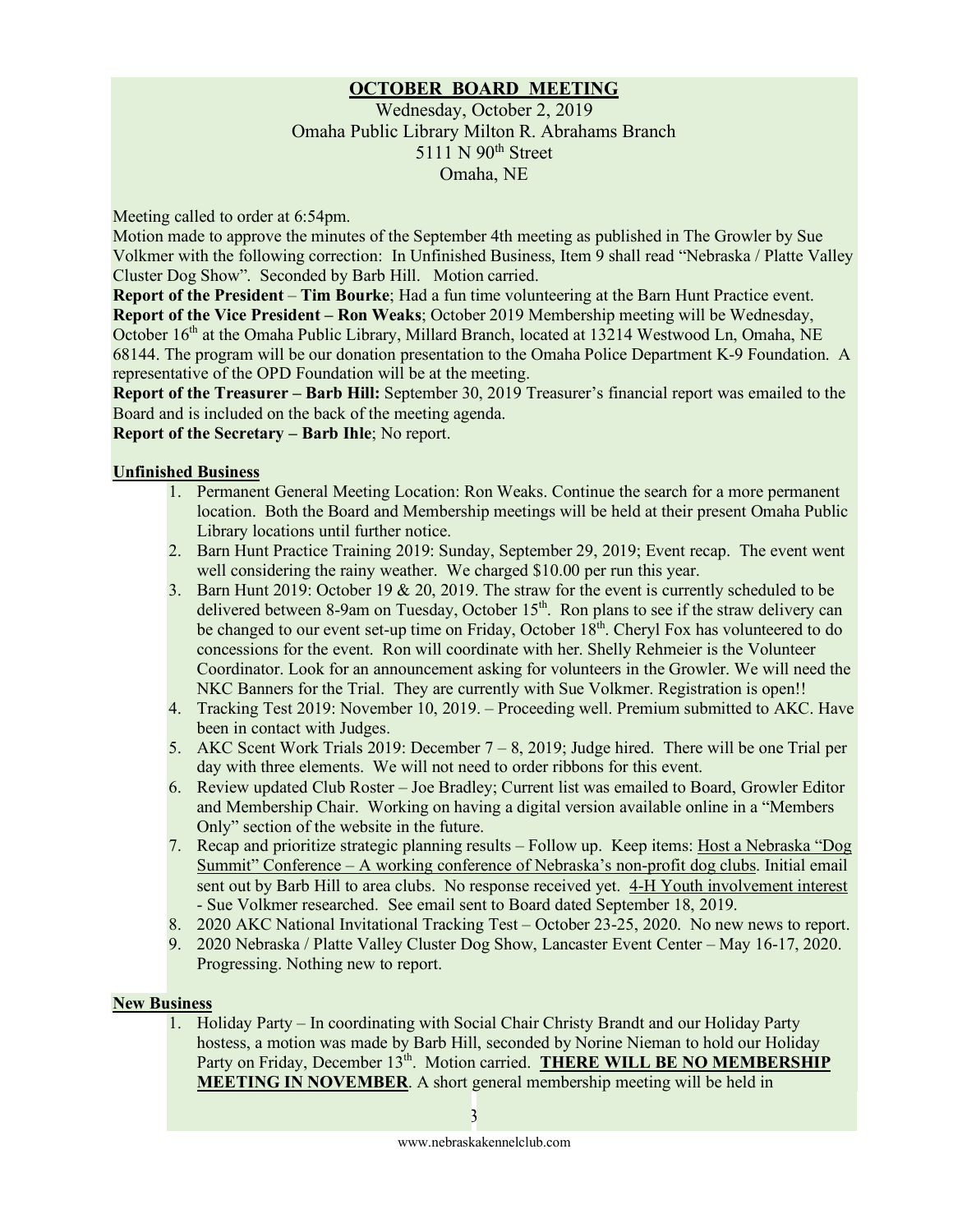conjunction with the Holiday Party on December  $13<sup>th</sup>$ . Motion made by Joe Bradley to have the dinner be a "potluck" format. Seconded by Norine Neiman. Motion carried. We plan to have a gift exchange, not to exceed \$15, playing "Stealing Santa". Barb Hill will communicate with Christy about party favors and budget.

- 2. Should NKC advertise Companion Dog Club events in The Growler After discussion, Ron Weaks made a motion to allow Companion Dog Club to provide "copy ready" advertisements, not to exceed one-half page, for "Show and Go" and Barn Hunt events only. Seconded by Sue Volkmer. Motion carried.
- 3. NKC Monday Night Conformation Training at CDC. After discussion, motion made by Barb Hill to increase our training fee, effective January 1, 2020, from \$5.00 to \$6.00 per dog. Juniors will remain at \$3.00 per dog. Seconded by Sue Volkmer. Motion carried. On a separate note, CDC would like us to remove our ramp for conformation judging. They have a new ramp that was donated by Michael Ohlinger and Doug Ohlinger-Hobbs. They show Chinese Shar-Pei and live in Council Bluffs. Joe Bradley will pick our ramp up on Monday at CDC on behalf of the Club.
- 4. NKC Website Administration Joe Bradley made a motion to add links to all area dog clubs on our website and ask for reciprocation on their sites. Seconded by Ron Weaks. Motion carried.

No further business. Motion made by Sue Volkmer to adjourn the meeting. Seconded by Barb Hill. Motion carried. Meeting adjourned at 8:19pm.

Respectfully submitted, Barbara Ihle, Secretary

## **NEWS & NOTES**

## CONFORMATION TRAINING CLASSES

#### **WHEN: Monday**

During the winter months of January, February, and March, if the Omaha Public Schools are closed due to weather, NKC will also cancel conformation training classes.

**LOCATION: Companion Dog Club 10803 N. 72 Street Omaha, NE**

#### **TIME: Classes begin at 7PM – if no one shows up by 7:15 pm, the trainers will go home.**

**PRICE:** \$5.00 for first dog, \$4.00 for all subsequent dogs per evening \$3.00 for Junior handler

**DURATION:** Recommend 30 minutes or less for puppies. 30 to 60 minutes for adult dogs.

**WHO SHOULD ATTEND:** Experience and inexperienced dogs and handlers.

#### **CONTENT:**

- **❖** Table Training
- ❖ Group Training
- $\triangleleft$  Individual Gaiting
- ❖ Group Gaiting

Breed specific training (you tell us what you need)

- $\triangle$  Different patterns typical to conformation ring, i.e. triangle, L pattern, T pattern
- $\bullet$  We will go over ring/show etiquette for those new to showing in conformation

**Check the NKC website for updates and/or changes – Everyone welcome. No reservations needed.**

> Any questions? Contact: **Barb Hill, 402-572-5304 or arabarb@cox.net**



4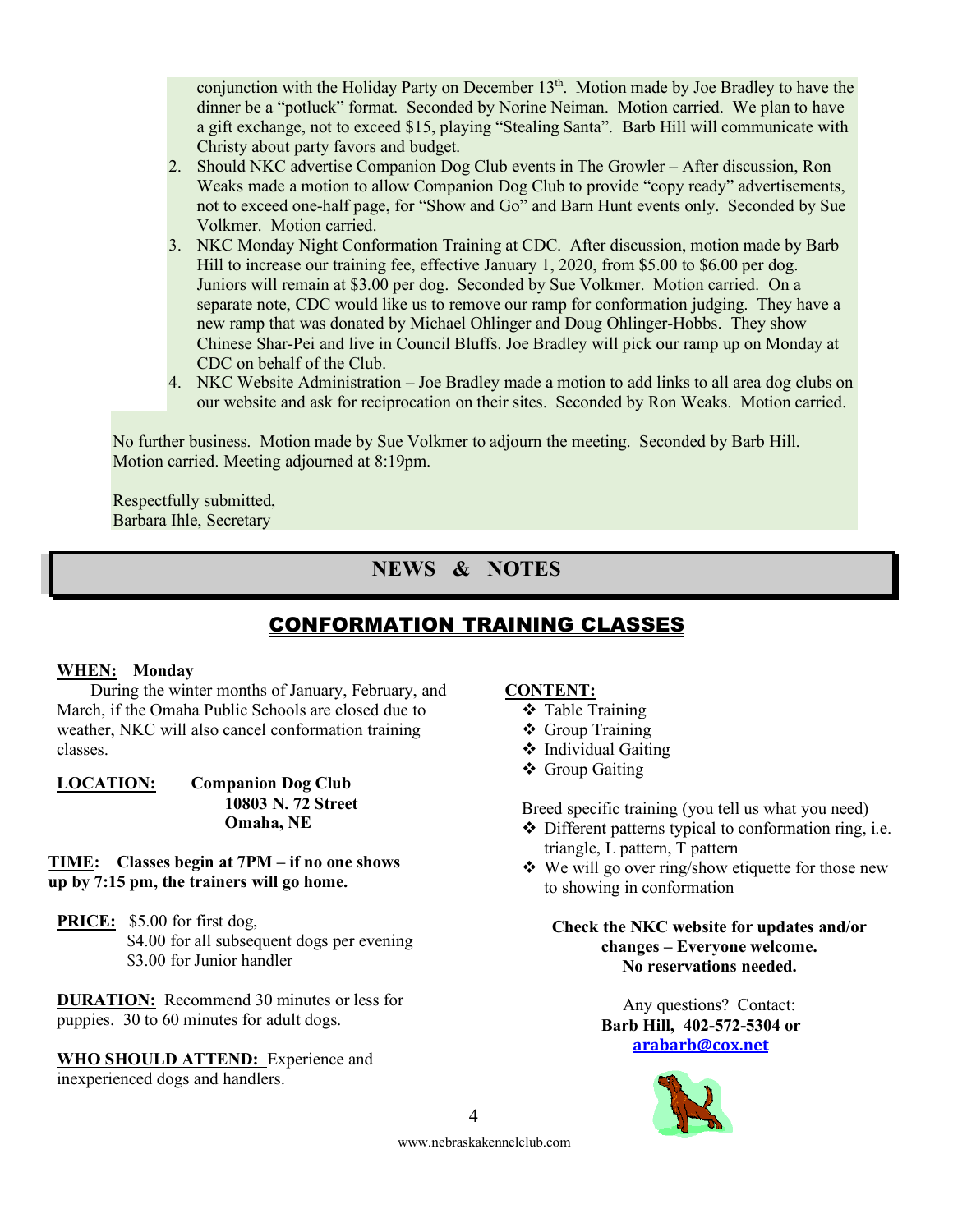

December 7 and 8, 2019

## **AKC Delegates Report**

AKC continues their public education programs:

AKC Patch Dog is for teaching children about purebred dogs and responsible dog ownership AKC ambassador for visitation to class rooms about AKC

B.A.R.K. program: "Be a Reading Kid"

A vote at the December Delegates Meeting would allow Show Committees to disqualify an aggressive dog at the show. This would be a change from the current rule of only allowing disqualification if there is an injury.

There has been an increase in both litter registrations and individual registrations. There was \$45 million in revenue but \$42 million in expenses. AKC Facebook now has 4 million followers! *---Medora Harper, AKC Delegate*

# GROWLER ADVERTISING RATES

**NKC members:** *\$10.00 per 1/8th of a page, \$75.00 for a full page* 

**Non-members:** *\$15.00 per 1/8th of a page \$112.50 for a full page* Copy cannot change between issues of the Growler*. All ads are subject to NKC Board approval. NKC Members: No charge to advertise the sale of used dog equipment* . . . . . . . . . . . . . . . . . . . .

# **NKC Barn Hunt Trial**



Companion Dog Club 10803 N. 72 Street Omaha, NE

Friday, October 18, 2019 5:00 p.m. Set-up

Saturday, October 19, 2019 8:00 a.m. Trial

Sunday, October 20, 2019 8:00 a.m. Trial

Contact: Shelly Rehmeier 402-670-3902 Shellyrehmeier@cox.net For anytime you can help!



www.nebraskakennelclub.com 5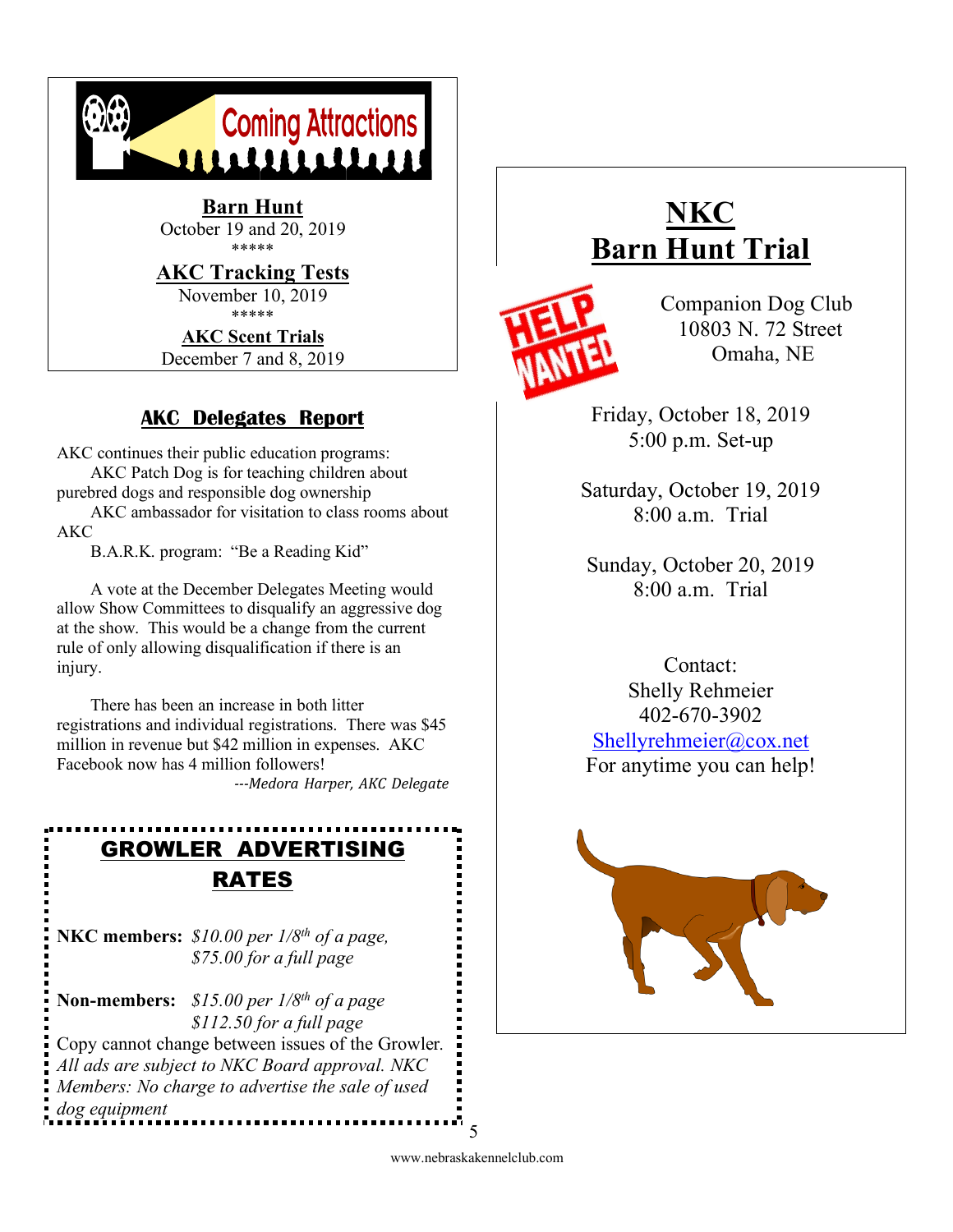# **2019 2TD/5TDX TRACKING TEST**



Hello fellow Club Members,

It is that time of year again when folks want to be out enjoying nature and all her beauty. What better way, than to come and help out at the Tracking Test coming up **November 10, 2019** at Chalco Hills Recreation Area.

This year our judges are: Francis Keays (from Kuna, Idaho) and David Freddy (from Fort Collins, Colorado).

If you are interested in a premium to enter our test, please go to the club's website: www.nebraskakennelclub.com or contact me at shellyrehmeier@cox.net.

#### **ENTRIES CLOSE October 28, 2019.**

We have a variety of jobs for volunteers: tracklayers, flag carriers, hospitality, raffle, drivers, and etc. We would like volunteers to be available for Saturday and Sunday if possible, but not necessary. We do have jobs that we can split up the times and days. If any of these sounds like something you would like to try, please call or email me at (402) 779-2080 shellyrehmeier@cox.net.

Experience for most of these jobs is not necessary.

#### **To help fund this event, we are having a raffle. If you have any items you would like to donate, it would be much appreciated.**

To offset our food expense, we would also appreciate any food donations.

Hope to see you there, Shelly Rehmeier Tracking Test Secretary/Chair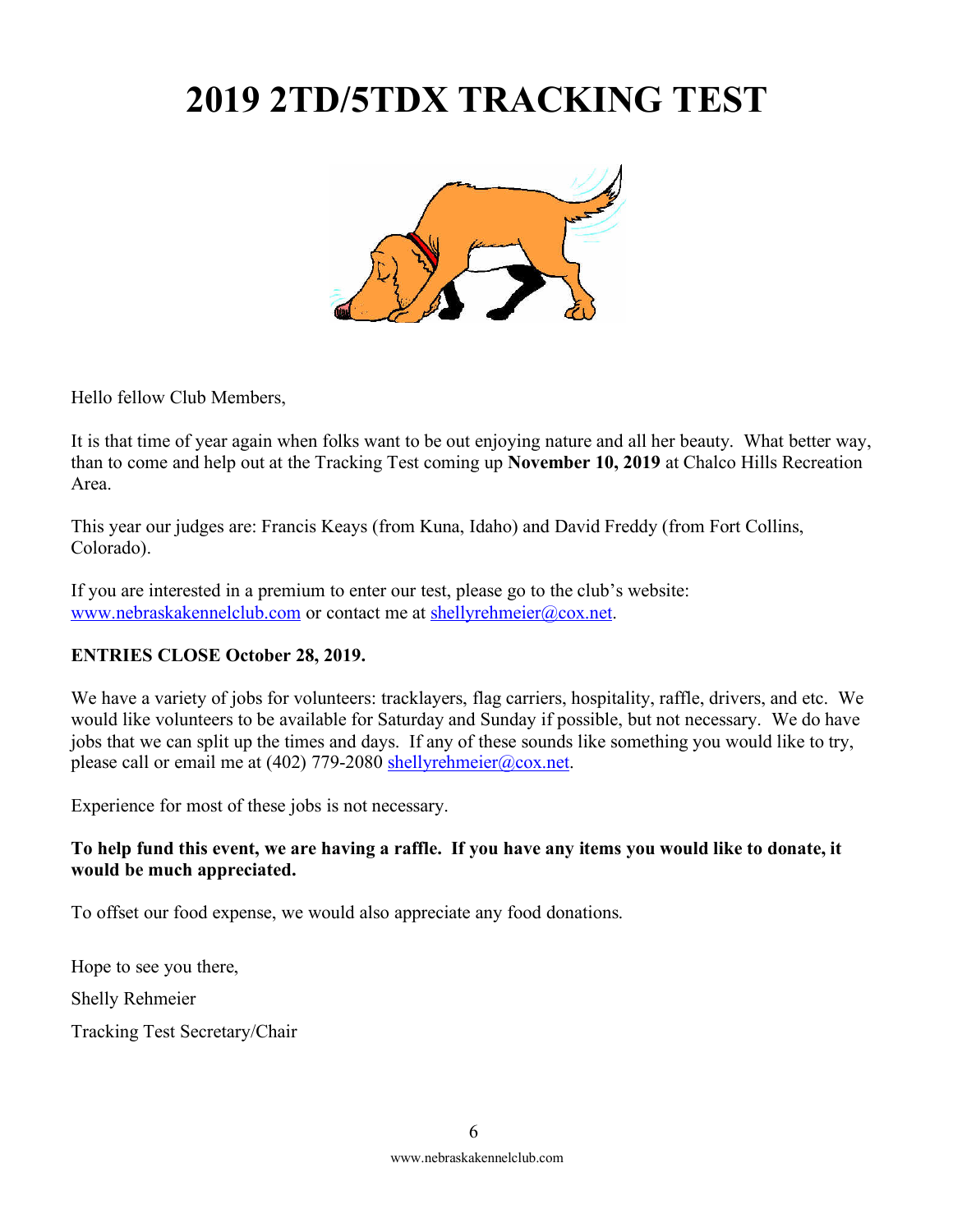## **CONTACT THE GROWLER EDITOR**

- If you have something to contribute for the betterment of the dog fancy that you would like published in the **Growler, please contact the Growler Editor.**
- If you have a show win that you would like to brag about, information regarding an upcoming dog event, or poem, etc. to share with others, **please contact the Growler Editor**.
- If you are the Chair of an NKC committee and would like to inform the membership of the committee's activities, **please contact the Growler Editor.**
- If you have a photo of your dog to put in the **Growler**, **please contact the Growler Editor.**
- ◆ If you have something for the **Growler**, please contact the **Growler Editor**: **Sharon Bourke, 402-391-5069, or e-mail:** omahasb@aol.com

# Companion Dog Club Show & Go

# **Companion Dog Club**

10803 No. 72nd St. Omaha, Nebraska

Sunday, October 13, 2019

# **SHOW-N-GO OBEDIENCE FUN MATCHES**

These are non-sanctioned correction matches held at the Companion Dog Club Training building. Classes include Beginner Novice, Novice, Open and Utility & UKC upon request.

Run through with judges – No limit to entries

Doors open at 8:00 a.m. Registration at 8:15 a.m. and closes at 10:00 a.m. Judging starts at 8:45 a.m.

Entry Fees:

Non-members & Members:

\$6.00 first entry of each dog.

\$4.00 each additional entry of same dog.

#### **Directions:**

CDC is located on the west side of 72nd Street, approximately one mile north of I-680. If you are traveling on I-680, exit North at 72nd St. Go north about 1 mile. CDC will be a large white building with red trim in a fenced area on the west side of the road. The building is south of the old North Omaha radar base (looks like a giant golf ball) and there are several old barracks just to the north of the building.

Website: www.companiondogclub.org

*---Submitted by Marv Crawford*